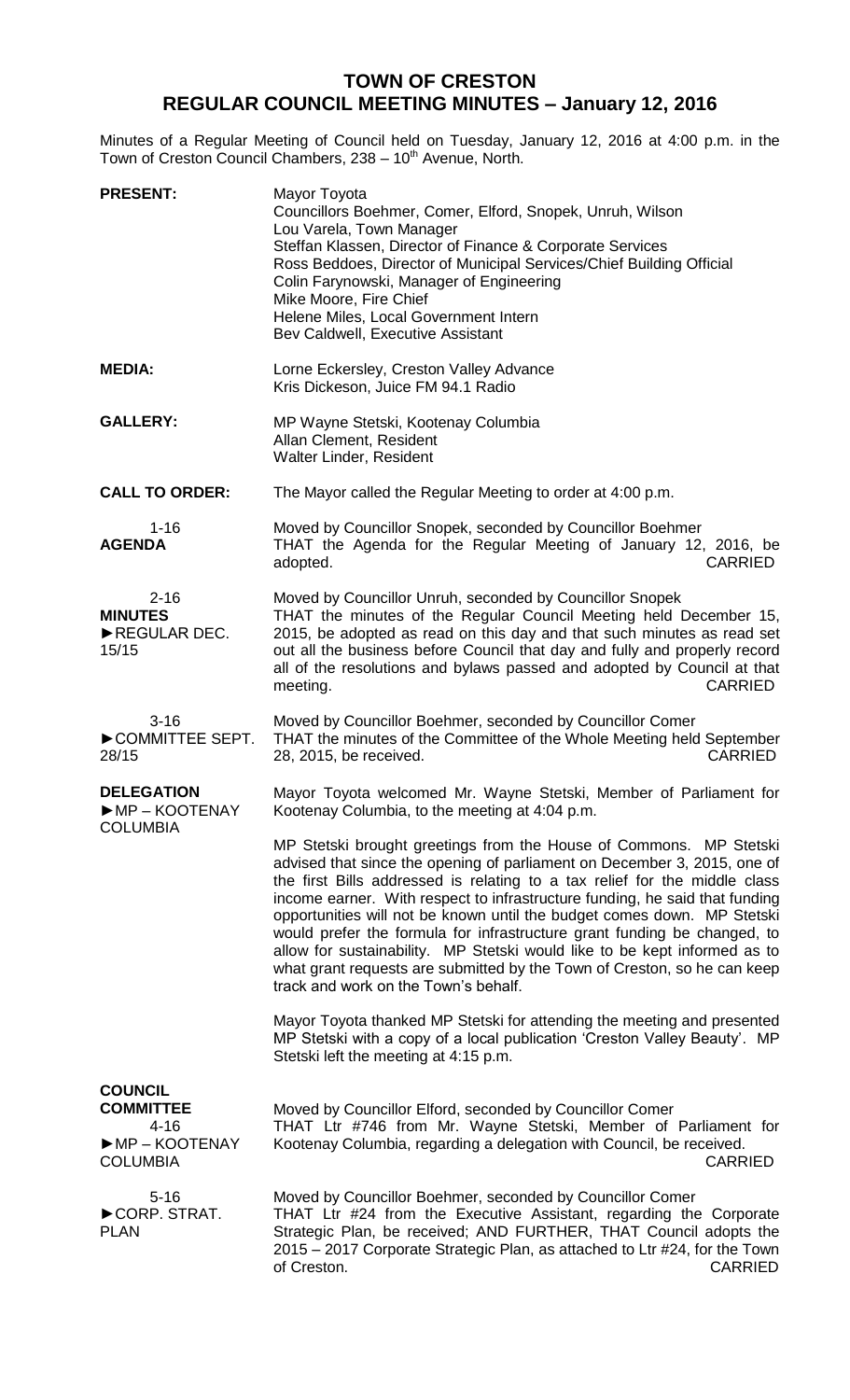| $6 - 16$<br>CEMETERY<br>SELECT COMM.                             | Moved by Councillor Elford, seconded by Councillor Unruh<br>THAT Ltr #11 from the Cemetery Select Committee, being the minutes of<br>the November 16, 2015 and January 4, 2016 meetings, be received; THAT<br>the Terms of Reference for the Cemetery Select Committee be amended<br>to permit the Chair of the Committee to call special meetings as required;<br>AND FURTHER, THAT the 2016 Provisional Cemetery Operating Budget<br>be recommended with the provisions that new line items be created for<br>special projects and transfers to Capital, as attached to Ltr #11. |
|------------------------------------------------------------------|------------------------------------------------------------------------------------------------------------------------------------------------------------------------------------------------------------------------------------------------------------------------------------------------------------------------------------------------------------------------------------------------------------------------------------------------------------------------------------------------------------------------------------------------------------------------------------|
|                                                                  | <b>CARRIED</b>                                                                                                                                                                                                                                                                                                                                                                                                                                                                                                                                                                     |
| $7 - 16$<br>▶ ROGER BROOKS<br><b>ASSESSMENT</b>                  | Moved by Councillor Boehmer, seconded by Councillor Unruh<br>THAT Ltr #747 from the Town Manager, regarding a review of the<br>Visitor/Tourism Assessment & Suggestions (Roger Brooks Assessment),<br>dated February 2006, be received.<br><b>CARRIED</b>                                                                                                                                                                                                                                                                                                                          |
| $8 - 16$<br>▶WOODSTOVE<br><b>EXCHANGE PROG.</b>                  | Moved by Councillor Unruh, seconded by Councillor Boehmer<br>THAT Ltr #07 from the Regional District of Central Kootenay, regarding the<br>Woodstove Exchange Program, be received; AND FURTHER, THAT<br>Council commits to participate in the Woodstove Exchange Program for<br>2016, with the Regional District of Central Kootenay, to provide a \$100 per<br>stove rebate for Town of Creston residents or property owners, to a<br><b>CARRIED</b><br>maximum of twenty stoves.                                                                                                |
| $9 - 16$<br>RQST LTR OF<br>SUPPORT (KOOT.<br>HOTEL REVIT. PROJ.) | Moved by Councillor Comer, seconded by Councillor Unruh<br>THAT Ltr #09 from CCH Ltd. - Division of Caseline Holdings Ltd.,<br>requesting a letter of support, be received; AND FURTHER, THAT the<br>Mayor is authorized to write CCH Ltd. - Division of Caseline Holdings Ltd.,<br>advising of Council's support for their Kootenay Hotel Revitalization<br>Project.<br><b>CARRIED</b>                                                                                                                                                                                            |
| $10 - 16$<br>SE DRAINAGE<br><b>BASIN STUDY</b><br><b>GRANT</b>   | Moved by Councillor Unruh, seconded by Councillor Boehmer<br>THAT Ltr #17 from the Manager of Engineering, regarding the South East<br>Drainage Basin Study, be received; AND FURTHER, THAT staff is<br>authorized to submit an application to the Ministry of Community, Sport<br>and Cultural Development, for an Infrastructure Planning Grant, for funding<br>assistance with respect to a South East Drainage Basin Study for the<br>Town of Creston.<br><b>CARRIED</b>                                                                                                       |
| $11 - 16$<br>MILLENNIUM PARK<br><b>WASHROOMS</b>                 | Moved by Councillor Comer, seconded by Councillor Elford<br>THAT Ltr #21 from the Creston Rotary Club, regarding public washrooms<br>in Millennium Park, be referred to staff for a report on options and costs<br>relating to upgrades to the public washrooms in Millennium Park.<br><b>CARRIED</b>                                                                                                                                                                                                                                                                              |
| $12 - 16$<br>APPOINTMENTS<br>TO BOARD OF<br><b>VARIANCE</b>      | Moved by Councillor Snopek, seconded by Councillor Unruh<br>THAT Ltr #20 from the Director of Municipal Services, regarding<br>appointments to the Board of Variance, be received; THAT Mr. Brian Tully<br>and Ms. Linda Harke be appointed to the Board of Variance for the Town<br>of Creston, for a three year term, ending December 31, 2018; AND<br>FURTHER, THAT Mr. David Handy be reappointed to the Board of<br>Variance for the Town of Creston, for a further three year term, ending<br><b>CARRIED</b><br>December 31, 2018.                                           |
| $13 - 16$<br>LOCAL GOV'T.<br>AWARENESS WK.                       | Moved by Councillor Boehmer, seconded by Councillor Comer<br>THAT Ltr #19 from the Regional District of Central Kootenay, regarding<br>partnerships for Local Government Awareness Week - 2016, be referred<br>to staff for a report on options for partnerships for the Creston area.<br><b>CARRIED</b>                                                                                                                                                                                                                                                                           |
| $14 - 16$<br>AKBLG 2016<br><b>MEMBERSHIP</b>                     | Moved by Councillor Snopek, seconded by Councillor Wilson<br>THAT Ltr #727 from the Association of Kootenay & Boundary Local<br>Governments, regarding membership, be received; AND FURTHER,<br>THAT Council approves payment for 2016 membership in the Association<br>of Kootenay & Boundary Local Governments, in the amount of \$1,191.52.<br><b>CARRIED</b>                                                                                                                                                                                                                   |
| $15 - 16$<br>REVIEW OF RCMP<br>POLICE SERVICE<br>AGMTS.          | Moved by Councillor Boehmer, seconded by Councillor Unruh<br>THAT Ltr #719 from the Union of BC Municipalities, regarding the five-year<br>review of the RCMP Police Service Agreements, be received.<br><b>CARRIED</b>                                                                                                                                                                                                                                                                                                                                                            |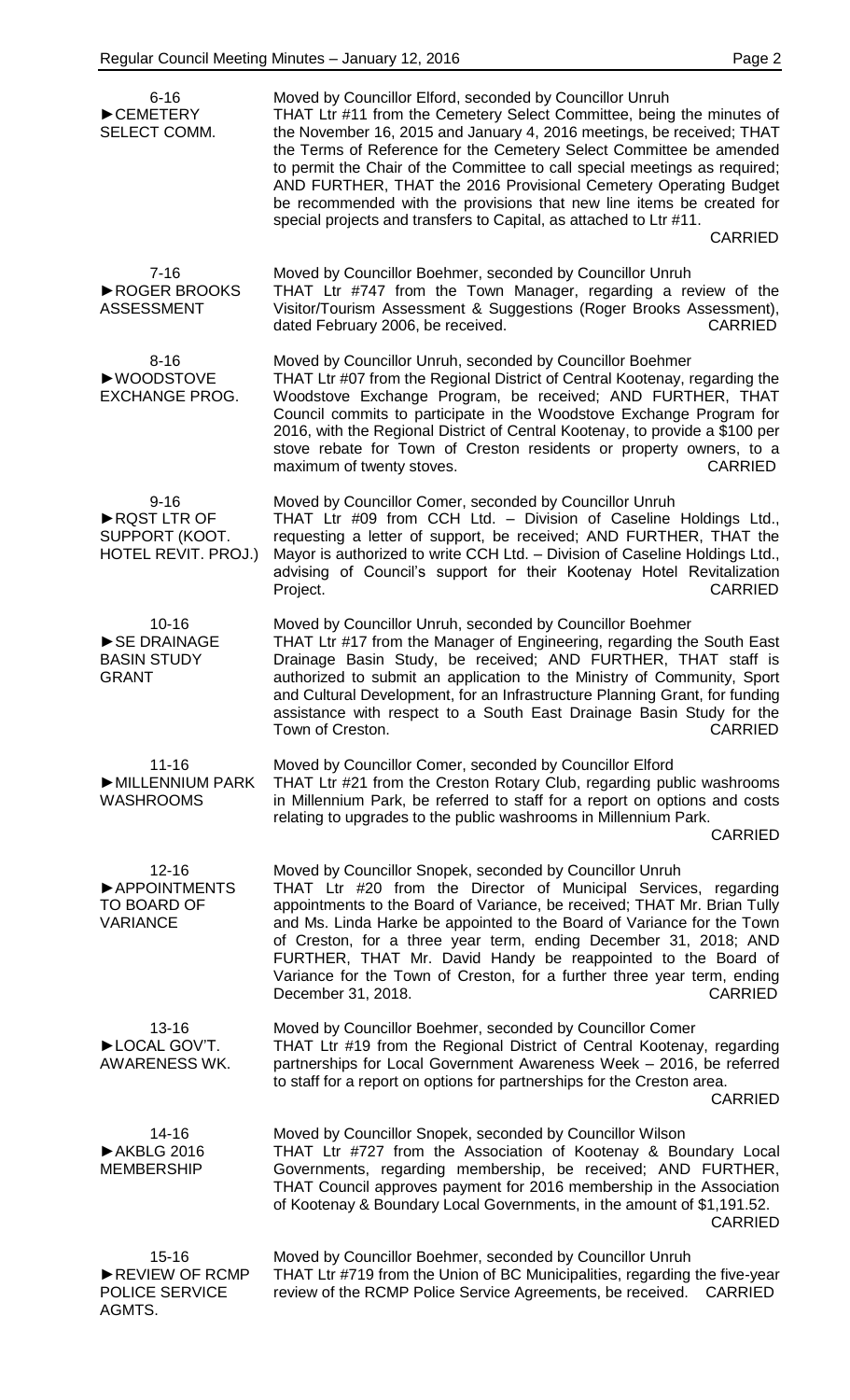| $16 - 16$<br>CBT-CIP 2016<br><b>SCHEDULE</b>                     | Moved by Councillor Boehmer, seconded by Councillor Comer<br>THAT Ltr #13 from the Executive Assistant, regarding the process and<br>schedule for the Town of Creston Columbia Basin Trust - Community<br>Initiatives grant applications for 2016, be received.<br><b>CARRIED</b>                                                                                                                                                                                                                                                                                                                                                                                                                                                        |
|------------------------------------------------------------------|------------------------------------------------------------------------------------------------------------------------------------------------------------------------------------------------------------------------------------------------------------------------------------------------------------------------------------------------------------------------------------------------------------------------------------------------------------------------------------------------------------------------------------------------------------------------------------------------------------------------------------------------------------------------------------------------------------------------------------------|
| $17 - 16$<br>CRITERIA FOR<br><b>CBT-CIP FUNDING</b>              | Moved by Councillor Boehmer, seconded by Councillor Unruh<br>THAT Ltr #18 from the Regional District of Central Kootenay, regarding<br>opportunities for Town of Creston to set funding selection criteria for the<br>Town's funding under the Columbia Basin Trust - Community Initiatives<br><b>CARRIED</b><br>Program for 2016, be received.                                                                                                                                                                                                                                                                                                                                                                                          |
| $18 - 16$<br>FIELDS FORWARD<br><b>FUNDING</b>                    | Moved by Councillor Unruh, seconded by Councillor Comer<br>THAT Ltr #27 from Kootenay Employment Services Development Society,<br>regarding Fields Forward Opportunity Fund, be received; AND FURTHER,<br>THAT the Mayor is authorized to submit an application to the Regional<br>District of Central Kootenay, for \$5,000.00 funding to the Kootenay<br>Employment Services Development Society, from the Town's portion of<br>Community Development Grant funds, to assist with the Fields Forward<br>Opportunity Fund which supports food systems development initiatives in<br><b>Creston and District.</b><br><b>CARRIED</b>                                                                                                      |
| 19-16<br>ELECTRIC CAR<br><b>CHARGING STATION</b><br><b>COSTS</b> | Moved by Councillor Snopek, seconded by Councillor Boehmer<br>THAT Ltr #26 from the Manager of Engineering, regarding funding for the<br>installation costs for the electric car charging stations in Creston; be<br>referred to the Special Committee of Whole meeting scheduled for January<br>14, 2016, for consideration and recommendation.<br><b>CARRIED</b>                                                                                                                                                                                                                                                                                                                                                                       |
| $20 - 16$<br>RQST FUNDING RE<br><b>CBEEN</b>                     | Moved by Councillor Unruh, seconded by Councillor Snopek<br>THAT Ltr #23 from the Columbia Basin Environmental Education Network<br>(CBEEN), regarding funding for its Wild Voices for Kids Program, be<br>received; AND FURTHER, THAT the Columbia Basin Environmental<br>Education Network (CBEEN) be encouraged to submit an application for<br>funding under the Town of Creston's 2016 Columbia Basin Trust -<br>Community Initiatives Program, for Council's consideration.<br><b>CARRIED</b>                                                                                                                                                                                                                                      |
| $21 - 16$<br>RDCK BYLAW<br><b>REFERRAL</b>                       | Moved by Councillor Boehmer, seconded by Councillor Wilson<br>THAT Ltr #04 from the Regional District of Central Kootenay, regarding a<br>Bylaw Referral for Highway 3A, West Creston, Lot 3, District Lot 14878,<br>Kootenay District Plan 6352, to rezone from Agriculture 3 to Parks and<br>Recreation, and Official Community Plan Designation from Agriculture to<br>Parks and Recreation; be referred to staff for the appropriate response to<br>the Regional District of Central Kootenay.<br><b>CARRIED</b>                                                                                                                                                                                                                     |
| $22 - 16$<br>SEPTAGE<br><b>RECEIVING FACILITY</b>                | Moved by Councillor Boehmer, seconded by Councillor Snopek<br>THAT Ltr #22 from the Manager of Engineering, regarding the Septage<br>Receiving Facility Memorandum of Understanding, be received; THAT<br>Council approves a one-year extension from June 30, 2016 to June 30,<br>2017 of the Memorandum of Understanding between the Town of Creston<br>and the Regional District of Central Kootenay, for the Septage Receiving<br>Facility in Creston, to allow time for both parties to meet all conditions<br>outlined in Section 16 of the Memorandum of Understanding; AND<br>FURTHER, THAT staff forward the amended Memorandum of<br>Understanding to the Regional District of Central Kootenay for approval.<br><b>CARRIED</b> |
| $23 - 16$<br>RECORDS MGMT.<br><b>BYLAW</b>                       | Moved by Councillor Elford, seconded by Councillor Comer<br>THAT Ltr #25 from the Executive Assistant, regarding a new Records<br>Management Bylaw No. 1835, 2016, be received; AND FURTHER, THAT<br>Council consider three readings to Records Management Bylaw No. 1835,<br>2016 at the January 12, 2016 Regular Meeting.<br><b>CARRIED</b>                                                                                                                                                                                                                                                                                                                                                                                            |
| <b>BYLAWS</b>                                                    |                                                                                                                                                                                                                                                                                                                                                                                                                                                                                                                                                                                                                                                                                                                                          |
| 24-16<br>BYLAW 1835<br>$(1^{ST}$ & $2^{ND}$ RDGS)                | Moved by Councillor Unruh, seconded by Councillor Comer<br>THAT Records Management Bylaw No. 1835, 2016, be read a first time by<br>title, second time by content.<br><b>CARRIED</b>                                                                                                                                                                                                                                                                                                                                                                                                                                                                                                                                                     |
| $25 - 16$<br>BYLAW 1835<br>$(3^{RD}$ RDG)                        | Moved by Councillor Snopek, seconded by Councillor Wilson<br>THAT Records Management Bylaw No. 1835, 2016, be read a third time.<br><b>CARRIED</b>                                                                                                                                                                                                                                                                                                                                                                                                                                                                                                                                                                                       |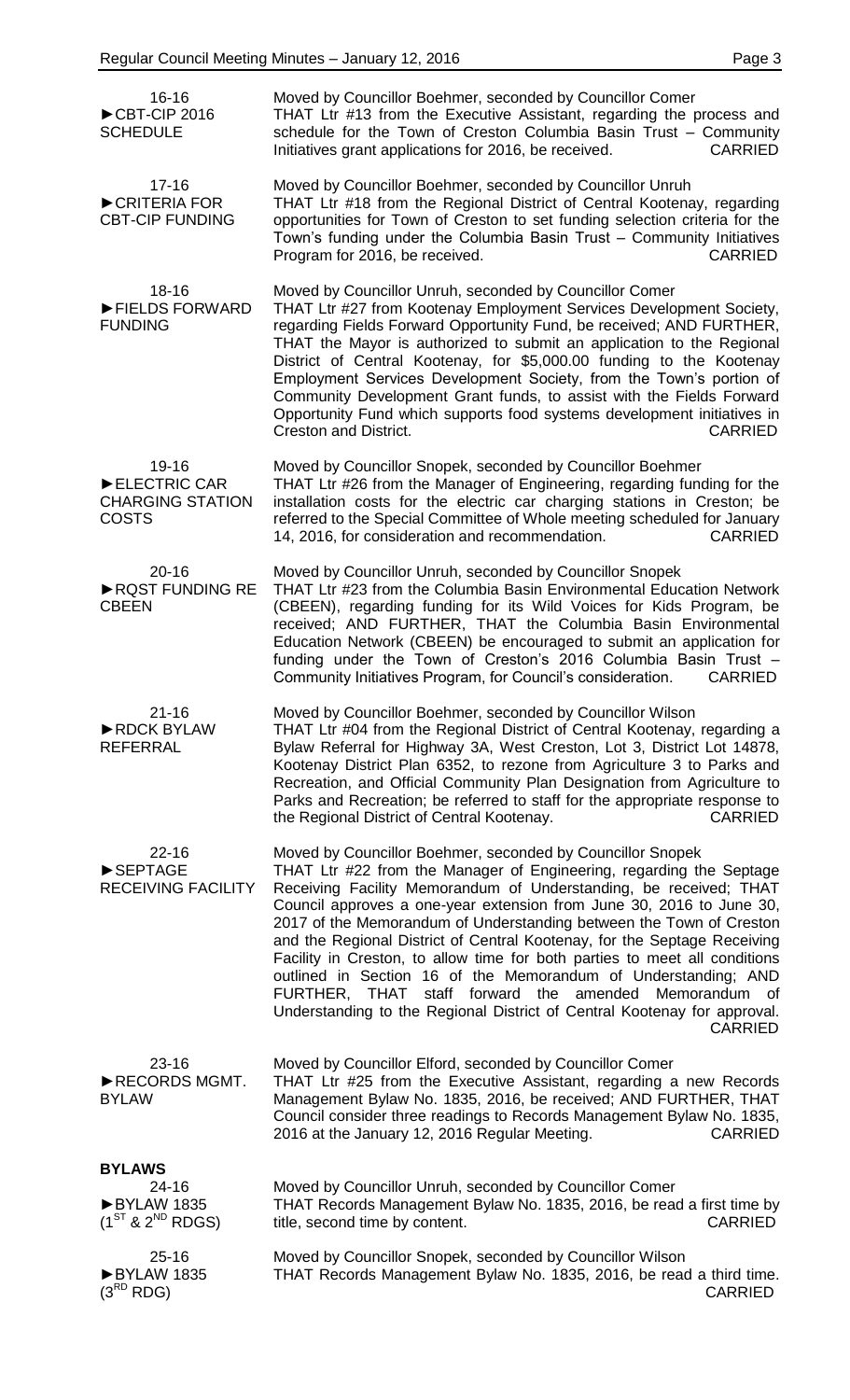| $26 - 16$<br>STRATEGIC<br>PRIORITIES CHART                                                   | Moved by Councillor Snopek, seconded by Councillor Comer<br>THAT the Strategic Priorities Chart, as presented, be received.<br><b>CARRIED</b>                                                                                                                                                                                                                                                                                                                                                                                                                                                                                                                                                                                                                                                                                                                                                                    |
|----------------------------------------------------------------------------------------------|------------------------------------------------------------------------------------------------------------------------------------------------------------------------------------------------------------------------------------------------------------------------------------------------------------------------------------------------------------------------------------------------------------------------------------------------------------------------------------------------------------------------------------------------------------------------------------------------------------------------------------------------------------------------------------------------------------------------------------------------------------------------------------------------------------------------------------------------------------------------------------------------------------------|
| $27 - 16$<br>FOLLOW UP<br><b>ACTION LIST</b>                                                 | Moved by Councillor Comer, seconded by Councillor Unruh<br>THAT the Regular Council Meeting Follow-Up Action List, as of December<br>15, 2015, be received.<br><b>CARRIED</b>                                                                                                                                                                                                                                                                                                                                                                                                                                                                                                                                                                                                                                                                                                                                    |
| 28-16<br>COMMITTEE OF<br>THE WHOLE<br><b>AGENDA</b>                                          | Moved by Councillor Snopek, seconded by Councillor Comer<br>THAT the Regular Committee of the Whole Meeting agenda, as presented,<br>be received.<br><b>CARRIED</b>                                                                                                                                                                                                                                                                                                                                                                                                                                                                                                                                                                                                                                                                                                                                              |
| <b>NEW BUSINESS</b><br>29-16<br>$\triangleright$ 2015 WATER/<br><b>SEWER BUDGET</b>          | Moved by Councillor Snopek, seconded by Councillor Elford<br>THAT Ltr #34 from the Director of Municipal Services, regarding a budget<br>reallocation for Water and Sewer funds, be received; THAT staff is<br>directed to reallocate approximately \$12,000 from the 2015 Inflows and<br>Infiltration Fund (25-2-440 Capital) to the Sewer Line Replacement Fund<br>(25-2-457 Capital), for the replacement of a six inch sanitary sewer line in<br>the lane between 8 <sup>th</sup> and 9 <sup>th</sup> Avenues South (North of Birch Street); AND<br>FURTHER, THAT staff is directed to reallocate approximately \$30,000<br>from the 2015 Water Mains Fund (10-2-723 Operating) to the Water Pipe<br>Replacement Fund (15-2-777 Capital) for the replacement of a two inch<br>water line in the lane between 8 <sup>th</sup> and 9 <sup>th</sup> Avenues South (North of Birch<br><b>CARRIED</b><br>Street). |
| $30 - 16$<br>RDCK ALTERNATE<br><b>DIRECTOR</b>                                               | Moved by Councillor Unruh, seconded by Councillor Boehmer<br>THAT Resolution No. 393-14 from the December 1, 2014 Inaugural<br>Meeting be amended by replacing Councillor Boehmer as the Alternate<br>Director to the Regional District of Central Kootenay Board with Councillor<br>Elford, effective January 13, 2016 and continuing to the end of Council's<br>term in 2018.<br><b>CARRIED</b>                                                                                                                                                                                                                                                                                                                                                                                                                                                                                                                |
| $31 - 16$<br>COUNCIL<br><b>PROCEDURES</b><br><b>BYLAW RE COUNCIL</b><br><b>MEETING TIMES</b> | Moved by Councillor Unruh, seconded by Councillor Comer<br>THAT effective January 13, 2016, all Council and Committee of the Whole<br>Regular Meetings commence at 4:30 p.m., followed by the Council or<br>Committee Closed meetings; AND FURTHER, THAT staff is authorized to<br>bring forward an amendment to Council Procedures Bylaw No. 1647, 2006<br>to reflect this change, for Council's consideration.<br><b>CARRIED</b>                                                                                                                                                                                                                                                                                                                                                                                                                                                                               |
| <b>REPORTS OF REPS.</b><br>CLR BOEHMER                                                       | Councillor Boehmer reported on his attendance at a Youth Engagement<br>Strategy Select Committee meeting, and a tour of Town Hall by the<br><b>Creston Cub Scouts.</b>                                                                                                                                                                                                                                                                                                                                                                                                                                                                                                                                                                                                                                                                                                                                           |
| CLR COMER                                                                                    | Councillor Comer reported on her attendance at a Youth Engagement<br>Strategy Select Committee meeting, a Trails Committee meeting and a<br>Fields Forward Forum.                                                                                                                                                                                                                                                                                                                                                                                                                                                                                                                                                                                                                                                                                                                                                |
| CLR ELFORD                                                                                   | Councillor Elford reported on his attendance at a Cemetery Select<br>Committee meeting, and the Mayor's Coffee Talk.                                                                                                                                                                                                                                                                                                                                                                                                                                                                                                                                                                                                                                                                                                                                                                                             |
| CLR SNOPEK                                                                                   | Councillor Snopek reported on his attendance at a Creston Valley Forest<br>Corporation meeting, and a Creston Valley Blossom Festival Association<br>meeting.                                                                                                                                                                                                                                                                                                                                                                                                                                                                                                                                                                                                                                                                                                                                                    |
| CLR UNRUH                                                                                    | Councillor Unruh reported on her attendance at a Cemetery Select<br>Committee meeting.                                                                                                                                                                                                                                                                                                                                                                                                                                                                                                                                                                                                                                                                                                                                                                                                                           |
| CLR WILSON                                                                                   | Councillor Wilson reported on her attendance at a Creston Valley Blossom<br>Festival Association meeting.                                                                                                                                                                                                                                                                                                                                                                                                                                                                                                                                                                                                                                                                                                                                                                                                        |
| MAYOR TOYOTA                                                                                 | Mayor Toyota reported on his attendance at Regional District of Central<br>Kootenay meetings, the Mayor's Coffee Talk, ARES School HoHoHo<br>Contest, a Cemetery Select Committee meeting, a Community<br>Development Fund meeting, and a Crestview Village session.                                                                                                                                                                                                                                                                                                                                                                                                                                                                                                                                                                                                                                             |
| $32 - 16$<br>RECEIVE<br><b>REPORTS</b>                                                       | Moved by Councillor Comer, seconded by Councillor Unruh<br>THAT the verbal Reports of Council members, be received.<br><b>CARRIED</b>                                                                                                                                                                                                                                                                                                                                                                                                                                                                                                                                                                                                                                                                                                                                                                            |